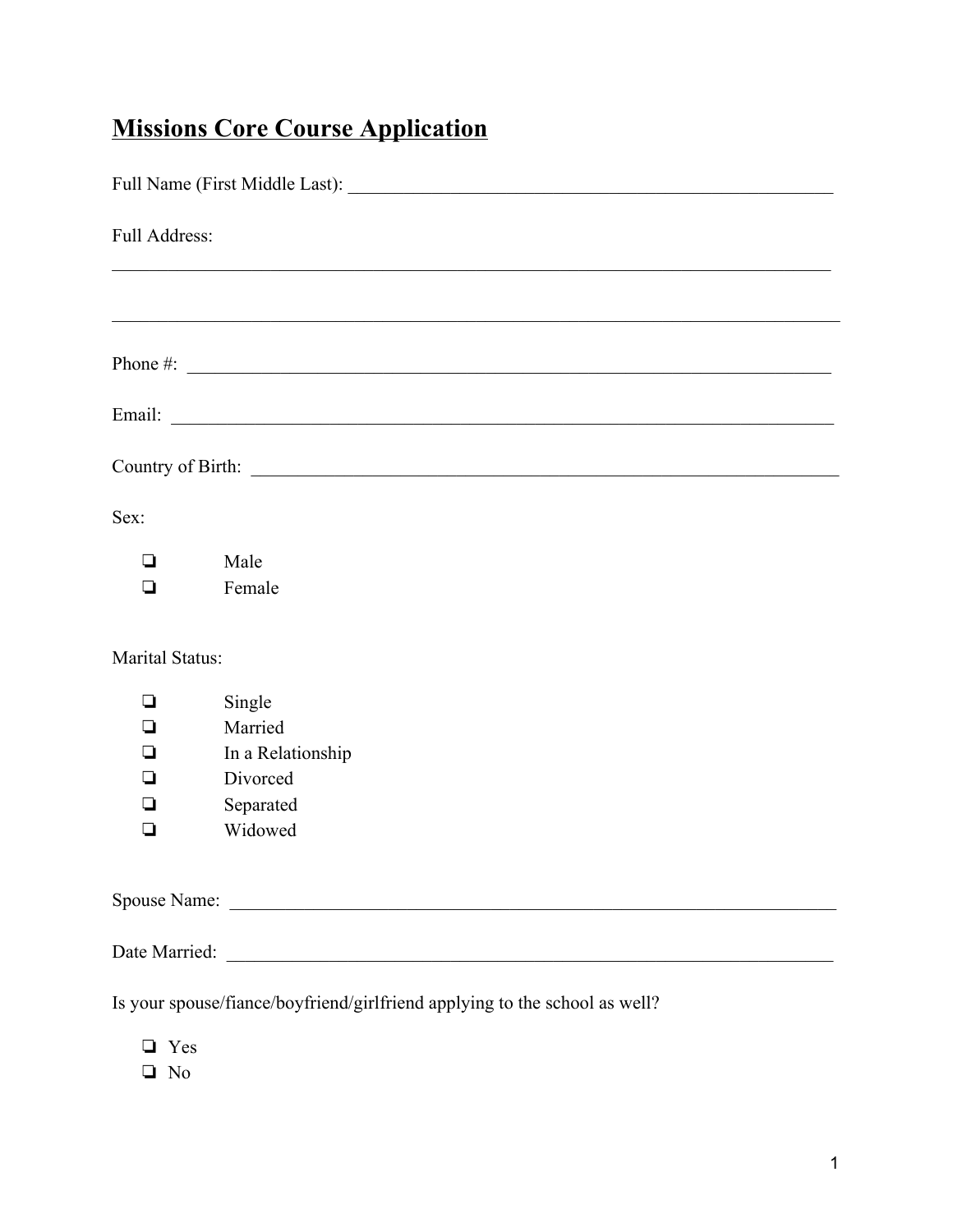| below.                                                                                                                                                                 |
|------------------------------------------------------------------------------------------------------------------------------------------------------------------------|
|                                                                                                                                                                        |
| <u> 1999 - Johann John Stone, Amerikaansk politiker (d. 1999)</u>                                                                                                      |
|                                                                                                                                                                        |
|                                                                                                                                                                        |
| (Note that your passport MUST be valid for at LEAST six months when we leave for outreach)                                                                             |
| Country of Citizenship (According to your Passport): ____________________________                                                                                      |
|                                                                                                                                                                        |
|                                                                                                                                                                        |
| What Languages do you speak? List them here, and your level of proficiency.                                                                                            |
| ,我们也不能在这里的人,我们也不能在这里的人,我们也不能在这里的人,我们也不能在这里的人,我们也不能在这里的人,我们也不能在这里的人,我们也不能在这里的人,我们也<br>,我们也不能在这里的人,我们也不能在这里的人,我们也不能在这里的人,我们也不能在这里的人,我们也不能在这里的人,我们也不能在这里的人,我们也不能在这里的人,我们也 |
| Home Church Name:                                                                                                                                                      |
| Pastor's Name:                                                                                                                                                         |
|                                                                                                                                                                        |
|                                                                                                                                                                        |
| In What Areas Have You Served? At What Capacity?                                                                                                                       |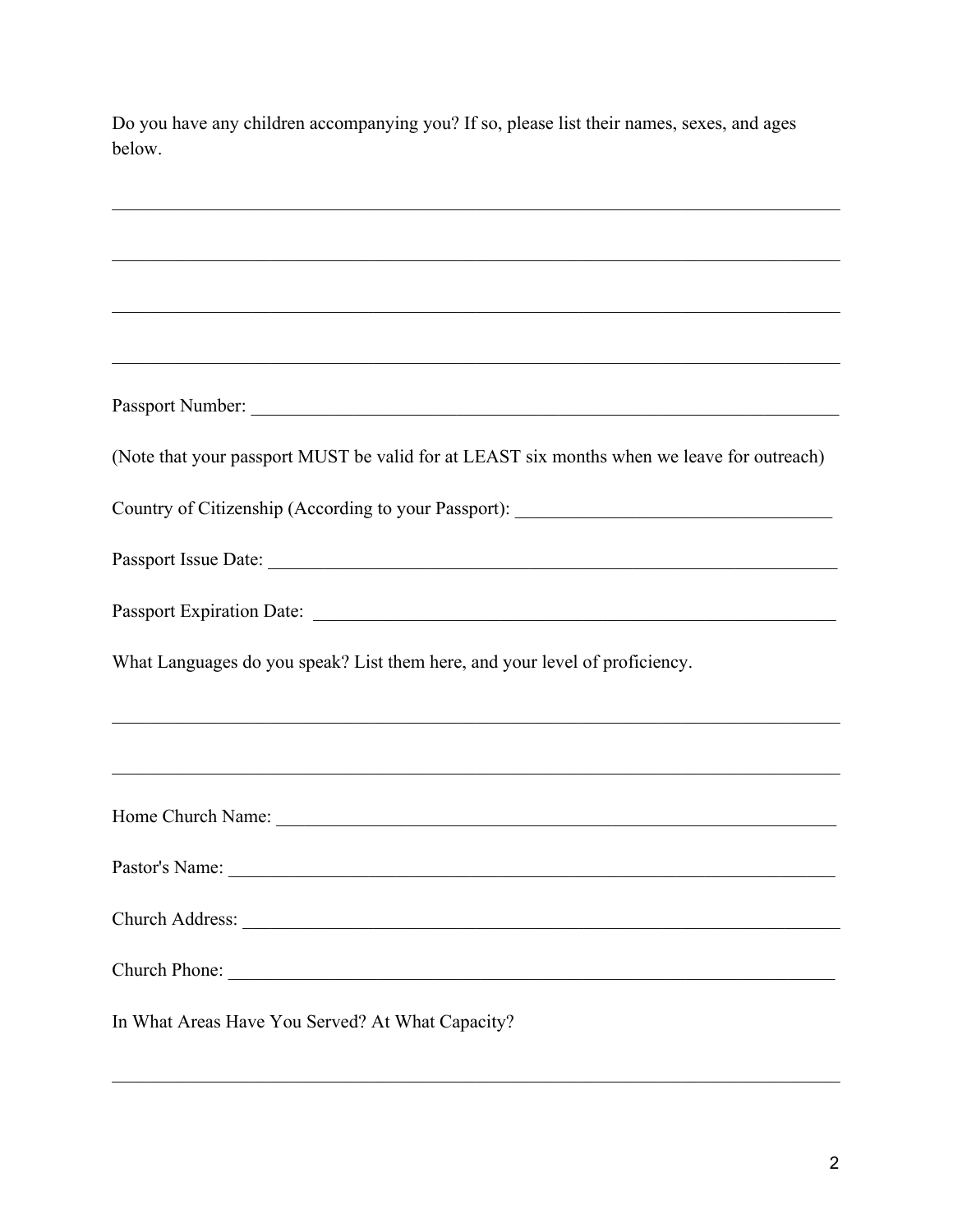Have You Studied in University or a Trade School? List Any Here.

List Any Past Work Experience, Company Name, Time in Each Company, and Any Other Relevant Notes:

List Any Occupational Skills You Have From Your Job Experiences: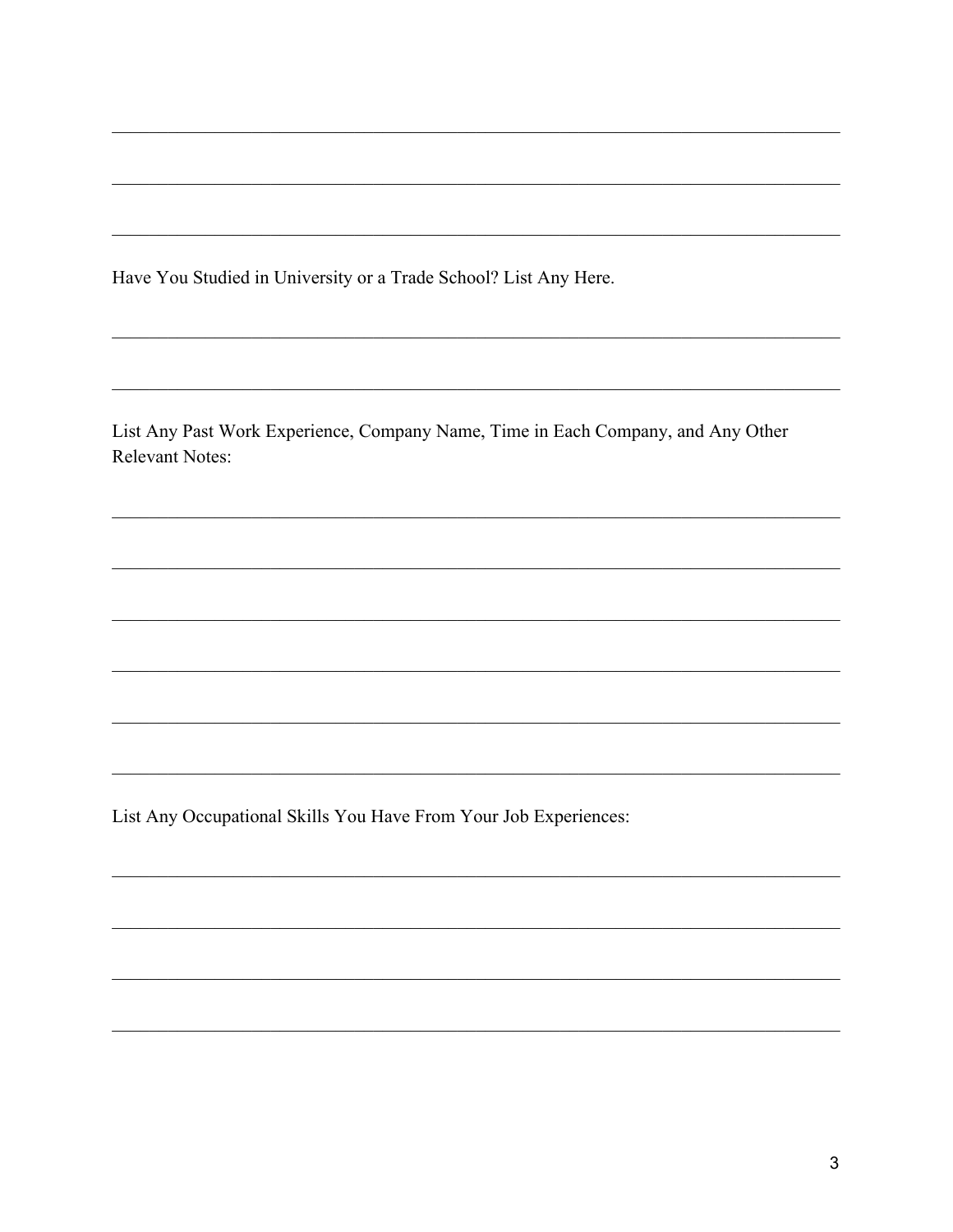Do You Have Any Past Missions Experience? Please Explain.

Have You Completed Any Other Missions Training Programs?

❏ Yes

❏ No

Do You Have the Funds for the Missions Core Course and Outreach?

❏ Yes

❏ No

If no, how much do you have, and how do you intend on obtaining the rest?

In an Emergency, Who Should We Contact? Write Their Full Name and Contact Information.

 $\mathcal{L}_\mathcal{L} = \{ \mathcal{L}_\mathcal{L} = \{ \mathcal{L}_\mathcal{L} = \{ \mathcal{L}_\mathcal{L} = \{ \mathcal{L}_\mathcal{L} = \{ \mathcal{L}_\mathcal{L} = \{ \mathcal{L}_\mathcal{L} = \{ \mathcal{L}_\mathcal{L} = \{ \mathcal{L}_\mathcal{L} = \{ \mathcal{L}_\mathcal{L} = \{ \mathcal{L}_\mathcal{L} = \{ \mathcal{L}_\mathcal{L} = \{ \mathcal{L}_\mathcal{L} = \{ \mathcal{L}_\mathcal{L} = \{ \mathcal{L}_\mathcal{$ 

 $\mathcal{L}_\mathcal{L} = \{ \mathcal{L}_\mathcal{L} = \{ \mathcal{L}_\mathcal{L} = \{ \mathcal{L}_\mathcal{L} = \{ \mathcal{L}_\mathcal{L} = \{ \mathcal{L}_\mathcal{L} = \{ \mathcal{L}_\mathcal{L} = \{ \mathcal{L}_\mathcal{L} = \{ \mathcal{L}_\mathcal{L} = \{ \mathcal{L}_\mathcal{L} = \{ \mathcal{L}_\mathcal{L} = \{ \mathcal{L}_\mathcal{L} = \{ \mathcal{L}_\mathcal{L} = \{ \mathcal{L}_\mathcal{L} = \{ \mathcal{L}_\mathcal{$ 

 $\mathcal{L}_\mathcal{L} = \{ \mathcal{L}_\mathcal{L} = \{ \mathcal{L}_\mathcal{L} = \{ \mathcal{L}_\mathcal{L} = \{ \mathcal{L}_\mathcal{L} = \{ \mathcal{L}_\mathcal{L} = \{ \mathcal{L}_\mathcal{L} = \{ \mathcal{L}_\mathcal{L} = \{ \mathcal{L}_\mathcal{L} = \{ \mathcal{L}_\mathcal{L} = \{ \mathcal{L}_\mathcal{L} = \{ \mathcal{L}_\mathcal{L} = \{ \mathcal{L}_\mathcal{L} = \{ \mathcal{L}_\mathcal{L} = \{ \mathcal{L}_\mathcal{$ 

 $\mathcal{L}_\mathcal{L} = \{ \mathcal{L}_\mathcal{L} = \{ \mathcal{L}_\mathcal{L} = \{ \mathcal{L}_\mathcal{L} = \{ \mathcal{L}_\mathcal{L} = \{ \mathcal{L}_\mathcal{L} = \{ \mathcal{L}_\mathcal{L} = \{ \mathcal{L}_\mathcal{L} = \{ \mathcal{L}_\mathcal{L} = \{ \mathcal{L}_\mathcal{L} = \{ \mathcal{L}_\mathcal{L} = \{ \mathcal{L}_\mathcal{L} = \{ \mathcal{L}_\mathcal{L} = \{ \mathcal{L}_\mathcal{L} = \{ \mathcal{L}_\mathcal{$ 

 $\mathcal{L}_\mathcal{L} = \{ \mathcal{L}_\mathcal{L} = \{ \mathcal{L}_\mathcal{L} = \{ \mathcal{L}_\mathcal{L} = \{ \mathcal{L}_\mathcal{L} = \{ \mathcal{L}_\mathcal{L} = \{ \mathcal{L}_\mathcal{L} = \{ \mathcal{L}_\mathcal{L} = \{ \mathcal{L}_\mathcal{L} = \{ \mathcal{L}_\mathcal{L} = \{ \mathcal{L}_\mathcal{L} = \{ \mathcal{L}_\mathcal{L} = \{ \mathcal{L}_\mathcal{L} = \{ \mathcal{L}_\mathcal{L} = \{ \mathcal{L}_\mathcal{$ 

 $\mathcal{L}_\mathcal{L} = \{ \mathcal{L}_\mathcal{L} = \{ \mathcal{L}_\mathcal{L} = \{ \mathcal{L}_\mathcal{L} = \{ \mathcal{L}_\mathcal{L} = \{ \mathcal{L}_\mathcal{L} = \{ \mathcal{L}_\mathcal{L} = \{ \mathcal{L}_\mathcal{L} = \{ \mathcal{L}_\mathcal{L} = \{ \mathcal{L}_\mathcal{L} = \{ \mathcal{L}_\mathcal{L} = \{ \mathcal{L}_\mathcal{L} = \{ \mathcal{L}_\mathcal{L} = \{ \mathcal{L}_\mathcal{L} = \{ \mathcal{L}_\mathcal{$ 

 $\mathcal{L}_\mathcal{L} = \{ \mathcal{L}_\mathcal{L} = \{ \mathcal{L}_\mathcal{L} = \{ \mathcal{L}_\mathcal{L} = \{ \mathcal{L}_\mathcal{L} = \{ \mathcal{L}_\mathcal{L} = \{ \mathcal{L}_\mathcal{L} = \{ \mathcal{L}_\mathcal{L} = \{ \mathcal{L}_\mathcal{L} = \{ \mathcal{L}_\mathcal{L} = \{ \mathcal{L}_\mathcal{L} = \{ \mathcal{L}_\mathcal{L} = \{ \mathcal{L}_\mathcal{L} = \{ \mathcal{L}_\mathcal{L} = \{ \mathcal{L}_\mathcal{$ 

 $\mathcal{L}_\mathcal{L} = \{ \mathcal{L}_\mathcal{L} = \{ \mathcal{L}_\mathcal{L} = \{ \mathcal{L}_\mathcal{L} = \{ \mathcal{L}_\mathcal{L} = \{ \mathcal{L}_\mathcal{L} = \{ \mathcal{L}_\mathcal{L} = \{ \mathcal{L}_\mathcal{L} = \{ \mathcal{L}_\mathcal{L} = \{ \mathcal{L}_\mathcal{L} = \{ \mathcal{L}_\mathcal{L} = \{ \mathcal{L}_\mathcal{L} = \{ \mathcal{L}_\mathcal{L} = \{ \mathcal{L}_\mathcal{L} = \{ \mathcal{L}_\mathcal{$ 

Tell Us Your Testimony. How Did You Come to Know Jesus as Your Savior, As Well As Your Current Relationship With Him?

 $\mathcal{L}_\mathcal{L} = \{ \mathcal{L}_\mathcal{L} = \{ \mathcal{L}_\mathcal{L} = \{ \mathcal{L}_\mathcal{L} = \{ \mathcal{L}_\mathcal{L} = \{ \mathcal{L}_\mathcal{L} = \{ \mathcal{L}_\mathcal{L} = \{ \mathcal{L}_\mathcal{L} = \{ \mathcal{L}_\mathcal{L} = \{ \mathcal{L}_\mathcal{L} = \{ \mathcal{L}_\mathcal{L} = \{ \mathcal{L}_\mathcal{L} = \{ \mathcal{L}_\mathcal{L} = \{ \mathcal{L}_\mathcal{L} = \{ \mathcal{L}_\mathcal{$ 

 $\mathcal{L}_\mathcal{L} = \{ \mathcal{L}_\mathcal{L} = \{ \mathcal{L}_\mathcal{L} = \{ \mathcal{L}_\mathcal{L} = \{ \mathcal{L}_\mathcal{L} = \{ \mathcal{L}_\mathcal{L} = \{ \mathcal{L}_\mathcal{L} = \{ \mathcal{L}_\mathcal{L} = \{ \mathcal{L}_\mathcal{L} = \{ \mathcal{L}_\mathcal{L} = \{ \mathcal{L}_\mathcal{L} = \{ \mathcal{L}_\mathcal{L} = \{ \mathcal{L}_\mathcal{L} = \{ \mathcal{L}_\mathcal{L} = \{ \mathcal{L}_\mathcal{$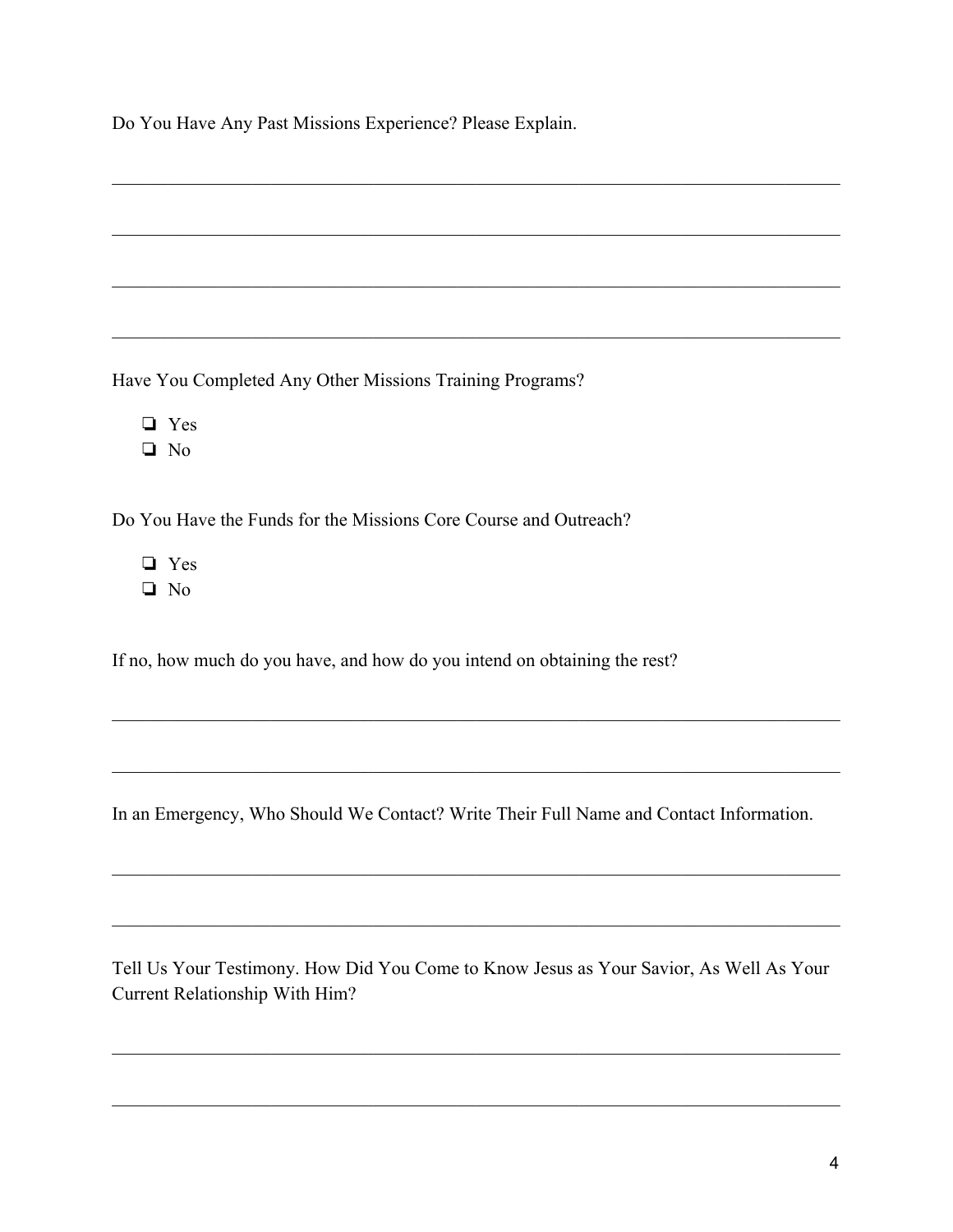How Did You Hear About Found Ministries?

Why Do You Want to be Trained by Found? What Are Your Expectations?

Have Your Informed Your Church of Your Decision to Enter the Missions Field? What Was Their Response?

Describe Your Relationship With Your Family/Parents, Are They in Favor of Your Decision?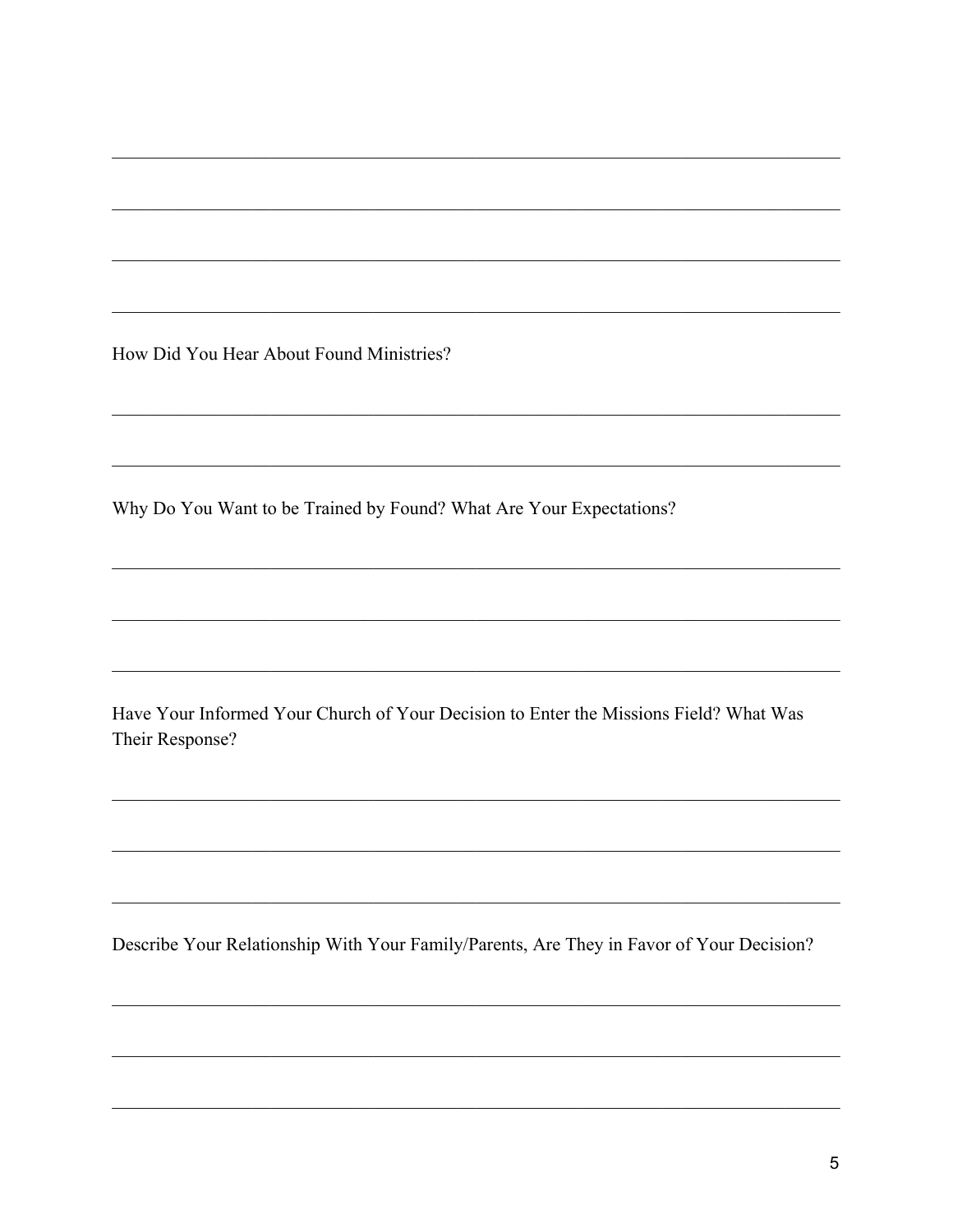What Are Your Long Term Goals in Life?

What Do You Consider to be Your Greatest Strengths?

What Do You Consider to be Your Greatest Weaknesses?

Have you been involved with any of the following in the past: alcohol, drugs/smoking, sexually immoral practices, occultism, mental illness, depression or eating disorders? Have you ever been convicted of a crime? What is your current situation regarding these areas? What are your current struggles?

What Other Talents Do You Have? Music, Art, Professional Rodeo Clown, Surfing, Sports,  $etc$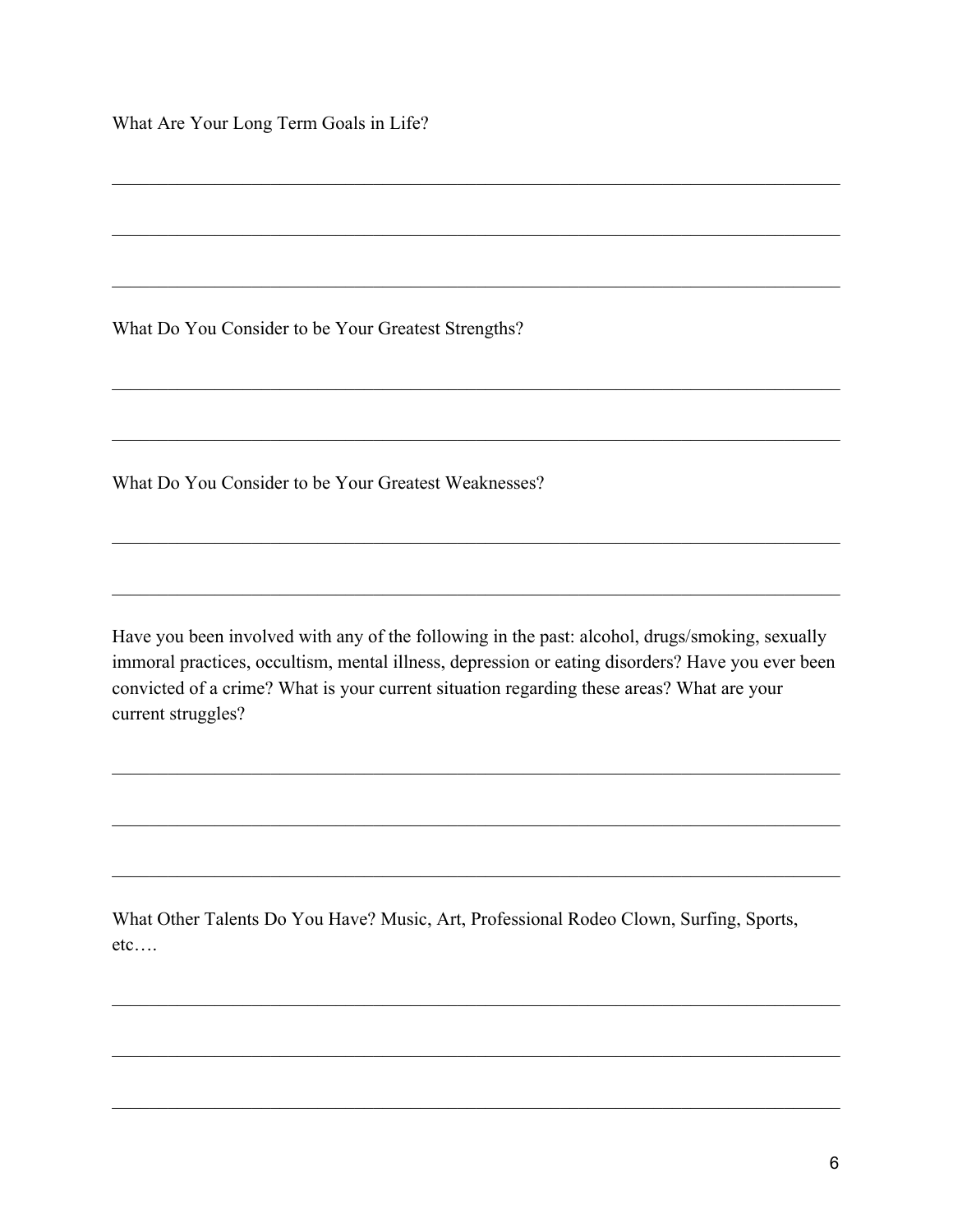The Missions Core Course will be a high intensity course with a large focus on surrendering your rights, serving others, and having a good attitude the whole time. God allowed the Israelites to die in the desert because of their bad attitudes and complaining. Almost always, the difference between success and failure on the mission field is attitude. Are you able to face the academic challenges of this school, as well as the physically demanding outreach where you will be tired, not have the foods you want, be uncomfortable, be in frustrating circumstances, and face major cultural differences, with a smile? In the Missions Core Course, attitude can be the defining factor in whether or not students graduate.

 $\mathcal{L}_\mathcal{L} = \{ \mathcal{L}_\mathcal{L} = \{ \mathcal{L}_\mathcal{L} = \{ \mathcal{L}_\mathcal{L} = \{ \mathcal{L}_\mathcal{L} = \{ \mathcal{L}_\mathcal{L} = \{ \mathcal{L}_\mathcal{L} = \{ \mathcal{L}_\mathcal{L} = \{ \mathcal{L}_\mathcal{L} = \{ \mathcal{L}_\mathcal{L} = \{ \mathcal{L}_\mathcal{L} = \{ \mathcal{L}_\mathcal{L} = \{ \mathcal{L}_\mathcal{L} = \{ \mathcal{L}_\mathcal{L} = \{ \mathcal{L}_\mathcal{$ 

 $\mathcal{L}_\mathcal{L} = \{ \mathcal{L}_\mathcal{L} = \{ \mathcal{L}_\mathcal{L} = \{ \mathcal{L}_\mathcal{L} = \{ \mathcal{L}_\mathcal{L} = \{ \mathcal{L}_\mathcal{L} = \{ \mathcal{L}_\mathcal{L} = \{ \mathcal{L}_\mathcal{L} = \{ \mathcal{L}_\mathcal{L} = \{ \mathcal{L}_\mathcal{L} = \{ \mathcal{L}_\mathcal{L} = \{ \mathcal{L}_\mathcal{L} = \{ \mathcal{L}_\mathcal{L} = \{ \mathcal{L}_\mathcal{L} = \{ \mathcal{L}_\mathcal{$ 

 $\mathcal{L}_\mathcal{L} = \{ \mathcal{L}_\mathcal{L} = \{ \mathcal{L}_\mathcal{L} = \{ \mathcal{L}_\mathcal{L} = \{ \mathcal{L}_\mathcal{L} = \{ \mathcal{L}_\mathcal{L} = \{ \mathcal{L}_\mathcal{L} = \{ \mathcal{L}_\mathcal{L} = \{ \mathcal{L}_\mathcal{L} = \{ \mathcal{L}_\mathcal{L} = \{ \mathcal{L}_\mathcal{L} = \{ \mathcal{L}_\mathcal{L} = \{ \mathcal{L}_\mathcal{L} = \{ \mathcal{L}_\mathcal{L} = \{ \mathcal{L}_\mathcal{$ 

 $\mathcal{L}_\mathcal{L} = \{ \mathcal{L}_\mathcal{L} = \{ \mathcal{L}_\mathcal{L} = \{ \mathcal{L}_\mathcal{L} = \{ \mathcal{L}_\mathcal{L} = \{ \mathcal{L}_\mathcal{L} = \{ \mathcal{L}_\mathcal{L} = \{ \mathcal{L}_\mathcal{L} = \{ \mathcal{L}_\mathcal{L} = \{ \mathcal{L}_\mathcal{L} = \{ \mathcal{L}_\mathcal{L} = \{ \mathcal{L}_\mathcal{L} = \{ \mathcal{L}_\mathcal{L} = \{ \mathcal{L}_\mathcal{L} = \{ \mathcal{L}_\mathcal{$ 

Is there anything else you think would be important for us to know as we consider your application?

## Health Information: Do You Have Any of the Following Conditions?

|   | <b>Skin Conditions</b>     |
|---|----------------------------|
| ப | Eye Issues                 |
| ப | Ear Issues                 |
| ⊔ | <b>Recurring Headaches</b> |
|   | Epilepsy                   |

- ❏ Fainting Spells
- ❏ Mental/Nervous Disorders
- ❏ Weakness
- ❏ Paralysis
- ❏ Insomnia
- ❏ Head Injuries
- ❏ Shortness of Breath
- ❏ Hay Fever/Asthma
- ❏ Heart Issues
- ❏ High Blood Pressure
- ❏ Low Blood Pressure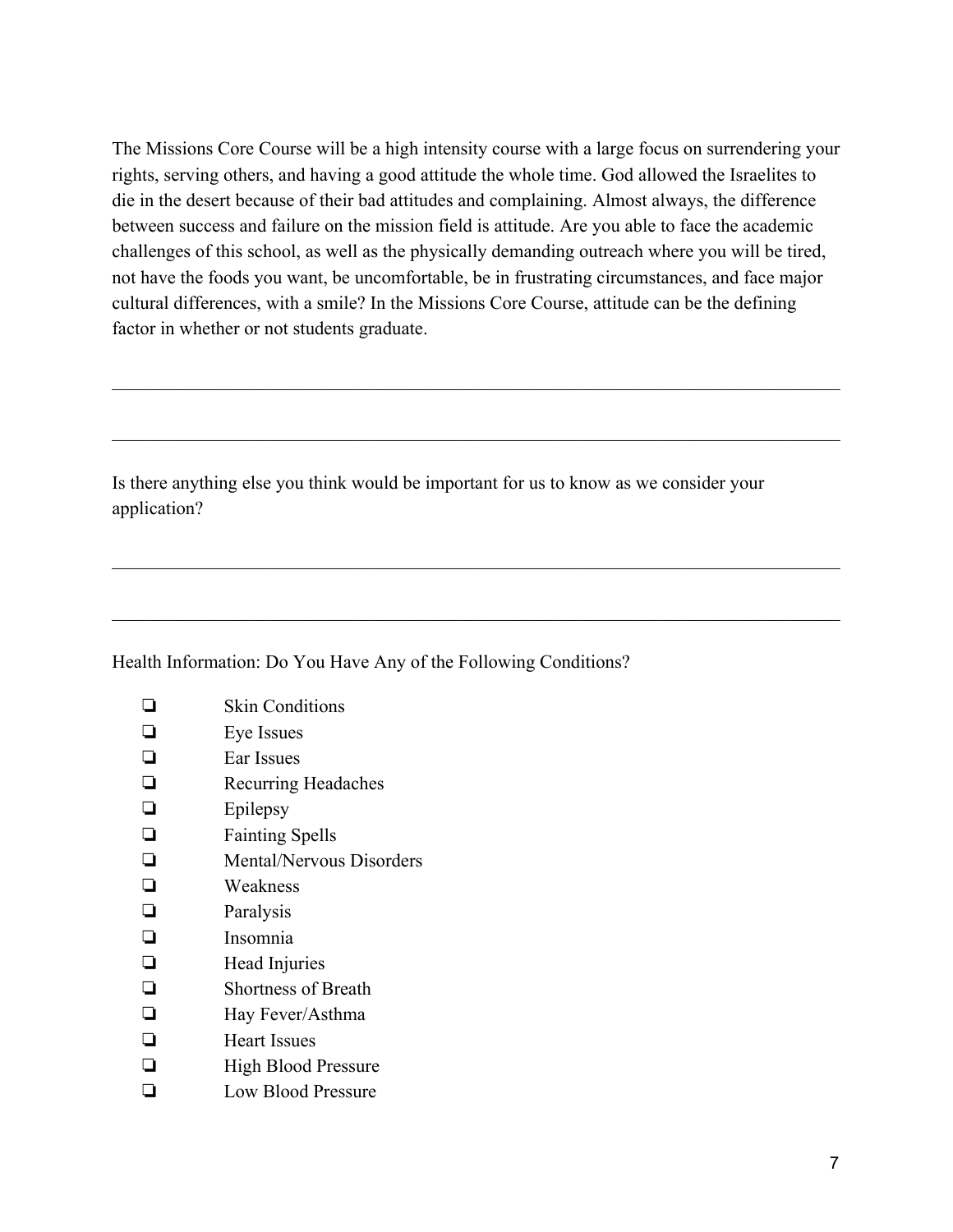| ❏      | Rheumatism/Arthritis        |
|--------|-----------------------------|
| $\Box$ | <b>Back Problems</b>        |
| $\Box$ | Joint Dislocation           |
| $\Box$ | <b>Broken Bones</b>         |
| $\Box$ | Anorexia                    |
| ❏      | Bulimia                     |
| $\Box$ | Other eating disorders      |
| $\Box$ | <b>Stomach Ulcer</b>        |
| $\Box$ | <b>Gall Bladder Issues</b>  |
| $\Box$ | Jaundice                    |
| $\Box$ | Hepatitis                   |
| $\Box$ | <b>Intestinal Issues</b>    |
| $\Box$ | <b>Recurrent Diarrhea</b>   |
| $\Box$ | <b>Chronic Constipation</b> |
| $\Box$ | <b>Diabetes</b>             |
| $\Box$ | <b>Kidney Disease</b>       |
| $\Box$ | Anemia                      |
| $\Box$ | <b>Venereal Disease</b>     |
| $\Box$ | <b>HIV</b>                  |
| $\Box$ | Tumor/Cancer                |
| $\Box$ | <b>Irregular Periods</b>    |
| $\Box$ | <b>Severe Cramps</b>        |
| ◻      | <b>Excessive Flow</b>       |
|        |                             |

Are You Pregnant?

❏ Yes

❏ No

Please explain any of the conditions you have marked.

Please list any other allergies, whether medicinal (like Penicillin) or food.

 $\mathcal{L}_\mathcal{L} = \{ \mathcal{L}_\mathcal{L} = \{ \mathcal{L}_\mathcal{L} = \{ \mathcal{L}_\mathcal{L} = \{ \mathcal{L}_\mathcal{L} = \{ \mathcal{L}_\mathcal{L} = \{ \mathcal{L}_\mathcal{L} = \{ \mathcal{L}_\mathcal{L} = \{ \mathcal{L}_\mathcal{L} = \{ \mathcal{L}_\mathcal{L} = \{ \mathcal{L}_\mathcal{L} = \{ \mathcal{L}_\mathcal{L} = \{ \mathcal{L}_\mathcal{L} = \{ \mathcal{L}_\mathcal{L} = \{ \mathcal{L}_\mathcal{$ 

 $\mathcal{L}_\mathcal{L} = \{ \mathcal{L}_\mathcal{L} = \{ \mathcal{L}_\mathcal{L} = \{ \mathcal{L}_\mathcal{L} = \{ \mathcal{L}_\mathcal{L} = \{ \mathcal{L}_\mathcal{L} = \{ \mathcal{L}_\mathcal{L} = \{ \mathcal{L}_\mathcal{L} = \{ \mathcal{L}_\mathcal{L} = \{ \mathcal{L}_\mathcal{L} = \{ \mathcal{L}_\mathcal{L} = \{ \mathcal{L}_\mathcal{L} = \{ \mathcal{L}_\mathcal{L} = \{ \mathcal{L}_\mathcal{L} = \{ \mathcal{L}_\mathcal{$ 

 $\mathcal{L}_\mathcal{L} = \{ \mathcal{L}_\mathcal{L} = \{ \mathcal{L}_\mathcal{L} = \{ \mathcal{L}_\mathcal{L} = \{ \mathcal{L}_\mathcal{L} = \{ \mathcal{L}_\mathcal{L} = \{ \mathcal{L}_\mathcal{L} = \{ \mathcal{L}_\mathcal{L} = \{ \mathcal{L}_\mathcal{L} = \{ \mathcal{L}_\mathcal{L} = \{ \mathcal{L}_\mathcal{L} = \{ \mathcal{L}_\mathcal{L} = \{ \mathcal{L}_\mathcal{L} = \{ \mathcal{L}_\mathcal{L} = \{ \mathcal{L}_\mathcal{$ 

 $\mathcal{L}_\mathcal{L} = \{ \mathcal{L}_\mathcal{L} = \{ \mathcal{L}_\mathcal{L} = \{ \mathcal{L}_\mathcal{L} = \{ \mathcal{L}_\mathcal{L} = \{ \mathcal{L}_\mathcal{L} = \{ \mathcal{L}_\mathcal{L} = \{ \mathcal{L}_\mathcal{L} = \{ \mathcal{L}_\mathcal{L} = \{ \mathcal{L}_\mathcal{L} = \{ \mathcal{L}_\mathcal{L} = \{ \mathcal{L}_\mathcal{L} = \{ \mathcal{L}_\mathcal{L} = \{ \mathcal{L}_\mathcal{L} = \{ \mathcal{L}_\mathcal{$